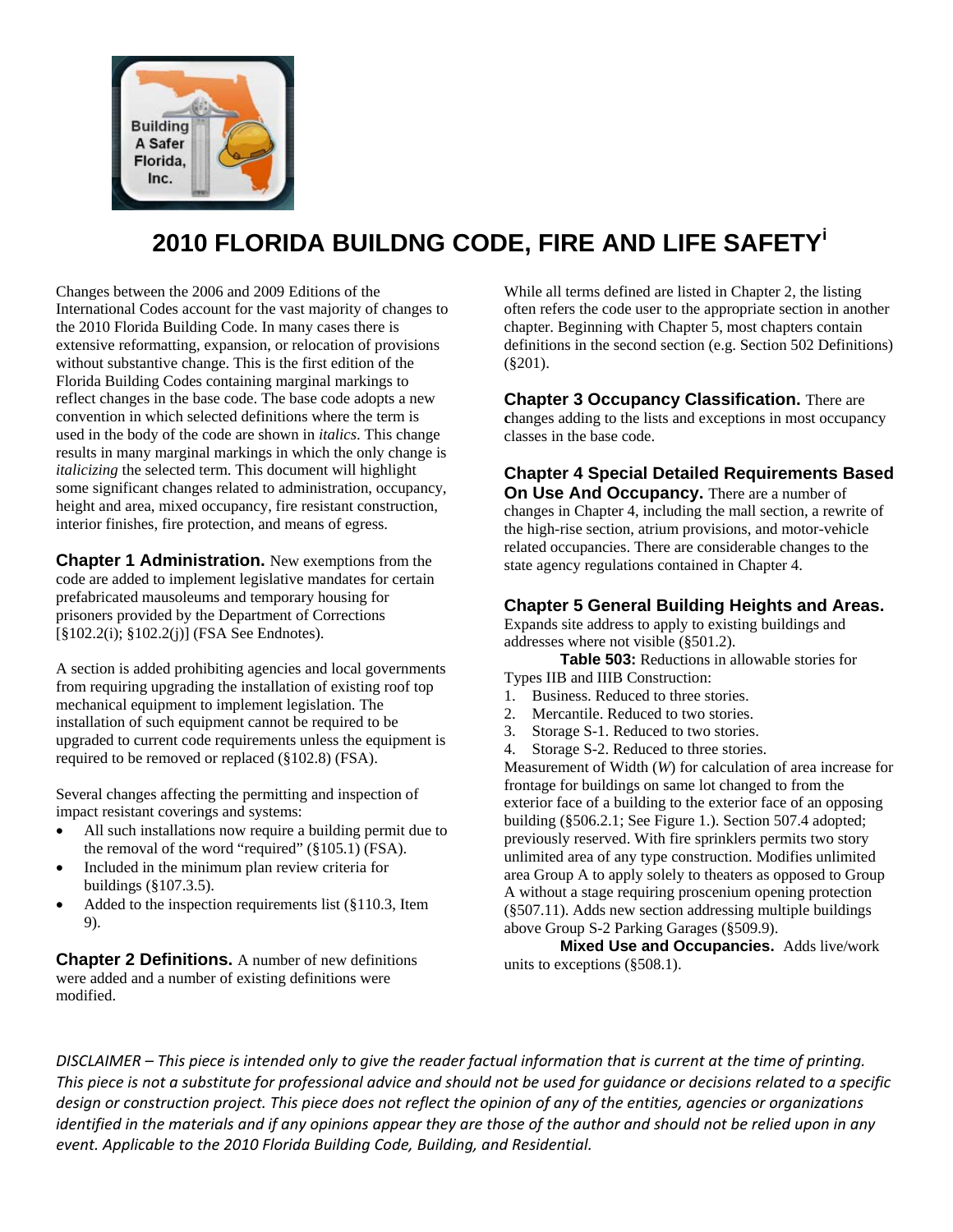**Table 508.2.5:** Removes parking garage and storage rooms; Adds fire pump rooms.



#### **Table 508.4**

- 1. Adds separate column and row for I-2
- 2. Adds note referring to Private Garage separation at §406.1.4
- 3. Modifies H-3, H-4, and H-5

## **Chapter 7 Fire and Smoke Protection Features.**

The former Section 714 is relocated as Section 704 resulting in renumbering throughout the remainder of the chapter up to Section 715. Considerable reformatting and expansion is found in Chapter 7.Several UL testing standards are adopted as alternates to various ASTM testing standards throughout. New section added addressing fire-resistance-rated glazing. Requires testing per ASTM 119 or UL263 (§703.5). New section added requiring identification of fire rated elements; Adds exception for R-2 (§703.6).

**Note:** In addition to the new section, an existing FSA requiring the identification of fire rated elements is retained at Section 713.6. The new Section 703.6 provides more specific guidance; however, Section 713.6 does not have the exception for R-2.

 **Projections**. New method for determining the extension beyond wall permitted;

- 1. Adds ½ distance from face of wall to lot line if all openings permitted to be unprotected or sprinkler system; with water curtain protection for openings (§705.2; See Figure 2.)
- 2. Buildings on the same lot considered one building exempted from limits (§705.2)

Fire separation distance used in determining if fire test exposure is from interior only or from both sides of wall increased from 5 feet to 10 feet (§705.5). Provisions related to unlimited unprotected openings of former Table 704.8. The provisions for unlimited protected openings in exterior walls not required to be fire rated were formerly in Note i to Table 704.8. Table 704.8 was deleted and opening area limitations are now handled in Table 705.8, but the provisions of Table 704.8 Note i related to openings in non-rated walls were relocated at Section 705.8.1 Exception 2 and are not part of Table 705.8. Reference to Tables 601 and 602 in former Note i are deleted. Table 705.8 extensively revised for clarity. Adds language for buildings on the same lot requiring the use of an

imaginary line when determining the separation between openings above an adjacent roof (§705.8.6).

**Fire Walls.** Deletes requirement that the wall creating separate buildings be a four hour rated fire wall (§706.1) (Deletes existing FSA). Deletes a FSA requiring party walls to be a four hour fire-rated fire wall (§706.1.1). Deletes Note c to Table 705.8 requiring the wall creating separate buildings to be a four hour rated fire wall (Table 706.8) (FSA).

# **FBC-B 705.2**

For the purpose of determining the length that a projection may extend beyond an exterior wall has been completely rewritten.



## **Figure 2**

Adds imaginary lot line for opening protection requirements on each side of a fire wall where fire walls intersect exterior walls (§706.5.1; See Figure3.).

Increases allowable area of each opening a in fire wall from 120 sq. ft. to 156 sq. ft. (§706.8).

 **Fire Barriers.** Adds exception to opening limits if opening is a fire a door separating an exit passageway and an exit enclosure (§707.6 Exception 2).

 **Shaft Enclosures.** Adds New Exception 13 related to Group I-3 complying with Section 408.5, 14 related to elevators in parking garages serving only the parking garage, and 15 related to where permitted by other sections of the code (§708.2).

 **Elevator Lobby (§708.14.1).** Requires Group I-2 sprinklered occupancies to have elevator lobbies Adds provisions for doors in smoke barriers used in lieu of fire partitions. Requires duct penetrations of smoke barriers to be protected as for corridors. New exception for open parking garages. Enclosed elevator lobby pressurization requirements are modified.

**Fire Partitions (§709.1).** New exception to tenant separation for fully sprinklered buildings except those containing dwelling or sleeping units.

**Smoke Barriers (§710.5).** Exception 1 modified to allow ¾ inch undercuts in smoke barrier doors in Group I-2.

**Smoke Partitions (§711.5.2).** Removes language requiring artificial bottom seal across full width of bottom of door when testing smoke and draft control doors in smoke partitions. (§711.5)

 **Horizontal Assemblies**. Eliminates fire resistance rating for horizontal separation between individual tenant spaces in the same building except for sleeping areas (§712.4).

163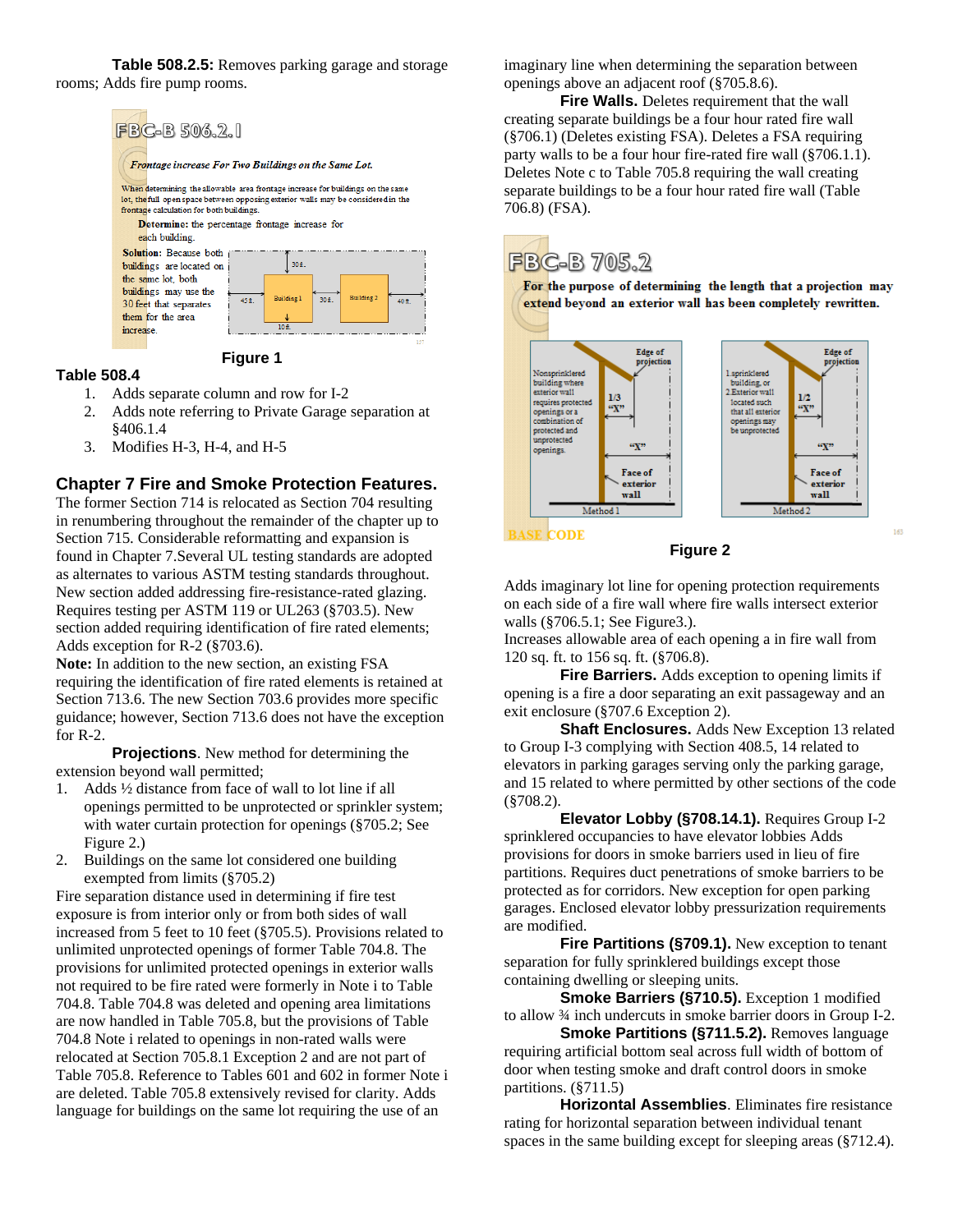**Membrane Penetrations.** Modifies provisions for use of electrical and other boxes (§713.3.2).

 **Fire Resistant Joint Systems.** Deletes reference to ASTM E 119 and positive pressure differential and requires compliance with ASTM E 2307 (§714.4).

FBC-B 706.5.1 Exterior Walls Walls each side of intersection with a fire wall shall have 1-hour rating for 4 feet each side of fire wall with 3/4-hr opening prot. where opening prot. required by  $705.8;$ Or, an imaginary lot line may be assumed to extend

between the 2 buildings in line with the firewall. The fire resistance and opening protection required by 705.5 and 705.8 would be based on the fire separation distance to that imaginary lot line. **BASE CODE** 

**Figure 3** 

98

 **Opening Protectives (§715).** There are a number of changes related to fire doors and fire window assemblies addressing transoms, sidelights, glazing, labeling, identification, and testing standards.

 **Fire-Protection-Rated Glazing.** (§715.5) Adds UL 9 as alternate to NFPA 257 throughout. Table 715.5 modified New section requires glazing in fire windows subject to human impact in hazardous locations to comply with Chapter 24 (§715.5.3).

 **Ducts and Air Transfer Openings**. Requires normal mechanical ventilation systems serving as part of smoke control system to be included in rational analysis (§716.2.1). Permits ceiling dampers to be tested as part of assembly per ASTM E 119 or UL 263.2 (§716.3). Dampers activation raised from 286º F to 350º F in a smoke control system (§716.3.3.1). New provisions for penetration of horizontal exits. Where protected as a through penetration in sprinklered buildings, deletes damper at penetration of corridor walls (§716.5.4). Requires fire dampers in duct and transfer openings in fire-resistance-rated exterior walls required to have protected openings (§716.5.6). New section requiring smoke dampers at each point an air transfer opening penetrates a smoke partition (§716.5.7).

 **Concealed Spaces, Fireblocking (§717.2.1).** Existing provisions separated into new sections, adds dimensions to materials, and prohibits. foam sealants and caulk as fireblocking unless specifically tested in form and manner intended for use (§717.2.1.3).

 **Thermal and Sound Insulating Materials.** Adds UL 723 as alternate to ASTM E 84 for flame spread testing throughout Section (§719).

**Chapter 8 Interior Finishes.** Adds UL 723 as alternate to ASTM E 84 throughout. Section 801 reformatted to address interior wall and ceiling and interior floor finishes separately. Ads definitions for Interior Floor-Wall Base and Site-Fabricated Stretch System. Section 803 reformatted and contains new sections addressing high-density

polyethylene (§803.12) and site-fabricated stretch systems (§803.13).

 **Decorative Materials and Trim (§806.1.2).** For combustible decorative materials:

- 1. Changes "10 percent of the aggregate area of walls and ceilings" to "10 percent of the specific wall or ceiling area to which attached."
- 2. Exception 1 increases the permissible amount of decorative material meeting the flame propagation performance criteria of NFPA 701 from 50 percent to 75 percent of the aggregate wall area in auditoriums in Group A.

 New Section 806.6 addressing Interior floor-wall base:

- 1. Limits to 6 inches or less in height.
- 2. Tested IAW 804.2.
- 3. Not less than Class II; Where Class I floor finish required, shall be Class I.

 New Section 808 incorporating provisions of former Section 803.9.for acoustical ceiling systems.

# **Chapter 9 Fire Protection Systems.**

**Sprinkler Systems.** Group A-2: Deletes nightclubs with occupant load of 100 or more as it is covered in Item 2 of Section for Group A-2 with and occupant load of 100 or more (§903.2.1.2). Group A-4: Deletes exception for areas used exclusively as participant sports areas (§903.2.1.4). Group B: Ambulatory health care facilities. Sprinkler system required where:

- 1. Four or more incapable of self-preservation
- 2. One or more incapable of self-preservation located at other than the level of exit discharge (§903.2.2)

 Group E: Reduced from fire areas greater than 20,000 sq. ft. to greater than 12,000 sq. ft. (§903.2.3). Group M: Adds any size used for sale and display of upholstered furniture (§903.2.6).

Group S-1:

1. Adds fire areas exceeding 5000 sq. ft. used for storage of commercial trucks or buses (§903.2.9).

2. Adds Group S-1 fire areas exceeding 5000 sq. ft. used for repair of commercial trucks or buses (§903.2.9.1, Item 4). Adds requirement for a roof or deck above exterior

balconies, decks and ground floor patios of dwelling units of Type V Construction (§903.3.1.2.1).

## **Sprinkler System Monitoring and Alarms.**

Deletes references to NFPA 72 as it is addressed Section 901.6 (§903.4).

**Standpipe Systems**. The section is reformatted and demand and design criteria are expanded in malls (§905).

**Portable Fire Extinguishers.** Section modified to delete reference to Florida Fire Prevention Code and add detailed requirements (§906).

 **Fire Alarm and Detection Systems.** Section completely re-written. (§907)

 **Smoke Control Systems.** The section is modified to require approval by the building official instead of the fire code official, modifies control air tubing requirement, and adds items addressed (§909).

**Smoke and Heat Vents.** Travel distance increase deleted for consistency with Chapter 10 (§910.2.3).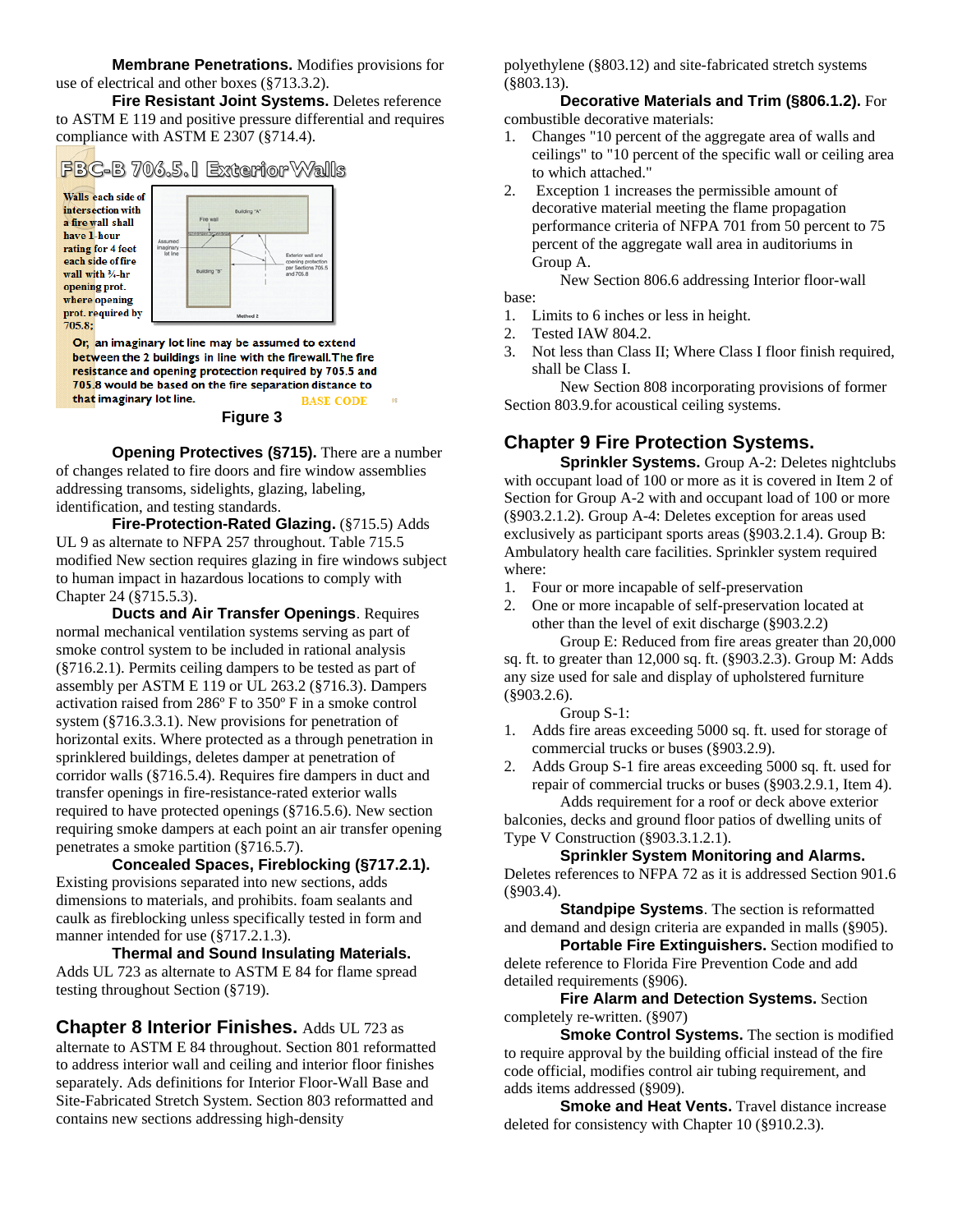**Fire Command Center.** Section is reformatted into separate sections; Changed to require approval by fire chief instead of fire department; size increased; additional items required within center (§911.1).

 **Fire Department Connections (FDC).** The section is modified to require approval of location and access by fire chief instead of building official; adds exception for fences expands requirements for clear space; addresses vehicle-impact protection; and, adds signage provisions. New sections added for fire pumps, emergency responder safety features, and emergency responder radio coverage (§912).

**Chapter 10 Means of Egress.** A number of FSAs deleted in favor of the base code language. New exceptions to ceiling height limits (§1003.2):

 **Minimum Required Egress Width.** Reference to Table 1005.1.and Table 1005.1 deleted; some minimum egress width per occupant deleted; expands and modifies provisions related to door encroachment into egress width; and adds provisions for door hardware encroachment (§1005.2; §1005.3).

 **Means of Egress Illumination.** FSA deleted in its entirety and base code language adopted (§1006).

 **Doors.** Exception to height and width added for buildings 400 sq. ft. or less accessory to R-3 and U (FSA incorporating legislation.); door closers and stops permitted to be 78 inches above the floor; pivoted doors are acceptable; manually operated horizontal sliding door in egress permitted with occupant load of 10 or less; and, Group I-2 permitted to have access-controlled egress doors (§1008.1.1.1; §1008.1.2). Exception permits locks and latches to prevent operation of fire doors per listing (§1008.1.9.3). Three additional exceptions to prohibition of manually operated bolt locks added (§1008.1.9.4 1):

- 1. Inactive leaf of pair of doors serving less than 50 in Group B, F, or S occupancy.
- 2. On inactive leaf of pair of doors in fully sprinklered Group B, F, or S provided inactive leaf not needed to meet egress width.
- 3. On inactive leaf of pair of doors in Group I-2 provided inactive leaf not needed to meet egress width requirements.

In Group R-4 Occupancies latched closet doors to be openable from inside and latched bathroom doors to be openable from outside (§1008.1.9.5.1). Adds new section for use of delayed egress locks in Group I-2 (§1008.1.9.6). Adds electromagnetically locked egress doors (§1008.1.9.8). Panic and fire exit hardware provisions are reformatted with an exception for outdoor gates from swimming pools and decks added (§1008.1.10) (FSA).

 **Stairways.** Adds exception to headroom requirements for Group R-3, dwelling units in R-2, and Group U (§1009.2). Adds a new section addressing the walkline for winder treads (§1009.3).

 **Stair Treads and Risers.** The section is reformatted and a statement is added that dimensions are exclusive of carpets, rugs, or runners (§1009.4.1). Directions for the measurement of winder treads are provided (§1009.4.2); ship ladder criteria added; and exceptions for Group I-3 are added (§1009.4.2).

**Profile.** The  $\frac{1}{2}$  inch maximum radius of curvature at leading edge of tread and beveling of nosings changed to  $\frac{9}{16}$ inch; additional occupancies permitted to have open risers; and adds exceptions to solid risers (§1009.4.5).

**Stairway Landings.** Incorporates former exception for reduction of landing width during swing of door and encroachment into landing of door when open into the body of the section and adds language prohibiting required wheelchair space from being located in the required width of the landing (§1009.5).

 **Stairway Walking Surface.** Maximum allowable slope changed from 1 in 50 to 1 in 48; new exceptions permitting openings in stair walking surface and limiting opening size and orientation (§1009.6.1).

 **Vertical Rise.** Alternating tread devices permitted 20 feet between landings and adds criteria for tread and risers (§1009.7; §1009.10.2). Adds new section permitting use of ship ladders as a component in means of egress in Group I-3 and providing tread, riser, and handrail requirements (§1009.11).

**Stairway to Roof.** Formerly access to roof, revised to: remove signage requirements (found at §1009.6.4); permit access by alternating tread device for non-occupied roofs; add requirements for hatch opening guards; and require access by stairs where roof or penthouse contains elevator equipment subject to maintenance (§1009.13; §1009.13.2;1009.14).

 **Ramps.** Modifies requirement that ramps used as means of egress be 44 inches in width and requires minimum width per corridor requirements. Adds exception to edge protection for assembly spaces with fixed seating; and expands provisions related to curb, rail, wall or barrier used as edge protection (§1010.5.1; §1010.9; §1010.9.1).

**Exit Signs.** Base code provisions adopted (§1011).  **Handrails.** Adds handrail heights of 30 to 34 inches for alternating tread devices and ship ladders (§1012.2). Handrail graspability section clarified (§1012.3). New sections added establishing Type I and Type II graspability criteria to account for handrail shape:

- 1. Type I circular hand rail with a circular cross section of 1- ¼ inches minimum to 2 inches maximum. If not circular, perimeter dimensions minimum of 4 inches and maximum of 6-1/4 inches with maximum cross section of 2-¼ inches. Minimum radius for edges is 0.01 inch (§1012.3.1).
- 2. Type II handrail: Perimeter greater than 6-¼ inches; Adds new criteria (§1012.3.2).

 Exception 1 added allowing use of Type I or Type II handrails in Group R-3, within dwelling units of Group R-2, and Group U. Adds Exception 4 to continuity requirements allowing obstruction at bottom of handrail along their entire length for handrails integral to crash rails or bumper guards (§1012.4). Adds new Section 1012.5 prohibiting handrails from rotating in their fittings.

 Adds provisions for handrail extensions for alternating tread devices (§1012.5).

 **Guards.** Adds horizontal dimension to criteria for where required (§1013.1) (See Figure 4).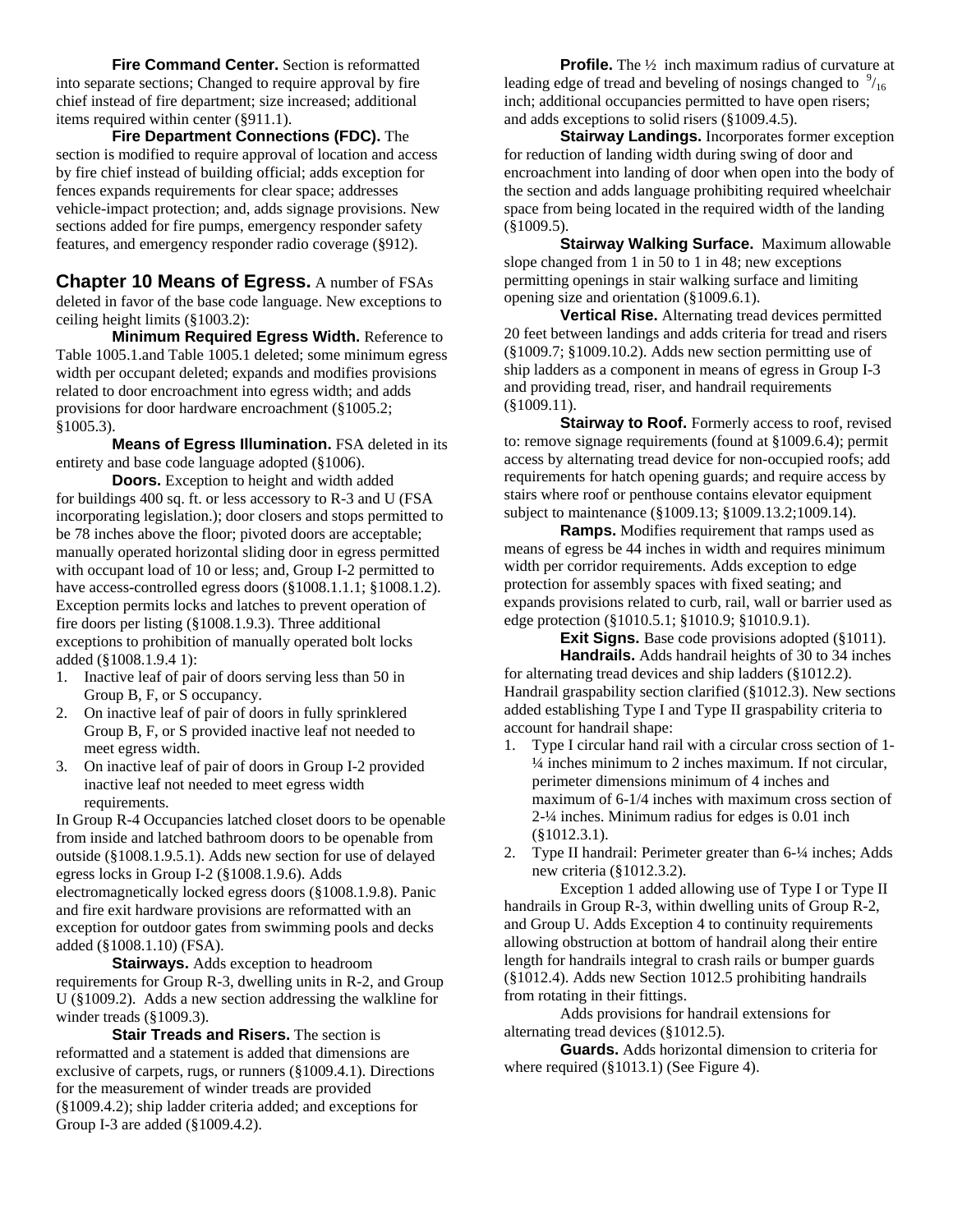

#### **BASE CODE**

#### **Figure 4**

Clarifies guard height requirements where seating is at edge of walking surface (§1013.2) (See Figure 5).

# **Height Above Adjacent Grade**

For fixed seating adjacent to a guard the seating surface is now considered a walking surface and the minimum height is measured from the seat surface rather than the floor.



**FBC-B1013.2** 

#### **BASE CODE**

#### **Figure 5**

 New section on glazing as guards or portion thereof incorporates and expands provisions formerly at Section 1013.1 (§1013.1.1). Modifies height reduction criteria to apply to guards at open sides of stairs in Groups R-3 and R-2 (§1013.2, Exception 1). Adds exception for alternating tread devices and ship ladders permitting height of 30 to 34 inches where top rail also serves as a handrail (§1013.2, Exception 4). Changes the height at which openings allowing the passage of a 4 inch sphere are permitted from 34 inches to the required guard height (§1013.3). Changes height from which opening will prohibit the passage of an 8 inch sphere from 34 to 42 inches to a 4-3/8 inch sphere from 36 to 42 inches (§1013.3, Exception 1).

**Exit Access.** Group I-2. Exceptions 2 through 5 for suites deleted and addressed in new Section 1014.2.3 (§1014.2.2). Suites in patient sleeping areas addressed at new Sections1014.2.3 through 1014.2.7. Adopts base code language deleting increased common path of egress travel in Group M (§1014.3 Exception 1).

 **Exits and Exit Access Doorways.** Adds Exception to Item 1 in sprinklered buildings permitting one means of egress for Group R-2 and R-3 where occupant load is 20 or less. Requires each occupancy in mixed use to comply with requirements for the occupancy (§1015.1).

**Exit Access Travel Distance.** Section relocates and rewrites travel distance limitations formerly at Section 1020 (§1016.1). Deletes increased travel distance for

automatic smoke and heat roof vents (§1016.2). New row added to Table 1016.1 for Group I-1 to without sprinkler system is not permitted.

 **Corridors.** Width provisions modified to apply to areas and to add gurney traffic (§1018.2 Exception 5). Adds new section prohibiting obstruction of the required width of corridors (§1018.3). Expands increase in length of dead end corridor for fire sprinklers per from 20 feet to 50 feet in Groups B, E, F, I-1, M, R-1, R-2,R-4, S Groups B and F to and U (formerly B and F) (§1018.4). New exception to prohibition of corridors serving as conduit for air movement within health care facilities where corridor is not primary source of supply or return air to the room (§1018.5).

 **Egress Balconies.** Adds new Sections 1019.1 - 1019.3 relocating balcony provisions of former Section 1014.5 without change (§1019).

**Single Exits.** Reformats single exit provisions and puts them in one location (formerly §1019.2) (§1021.1).

**Exit Enclosures.** Provisions expanded to require enclosures to have fire-resistance rating not less than the floor assembly penetrated, but no more than 2 hours (§1022.1). Statement added specifying exit enclosure to lead directly to exterior of building or to exit passageway leading to exterior of building (§1022.1). Deletes exception for stairways that are not a required means of egress element that comply with Section 707.2. (**Note**: Provisions at 708.2, Exception 7 may be applied for stairways that are not part of required means of egress.) Excepts means of egress stairways from balconies, galleries, or press boxes from enclosure (§1022.1). Adds new section specifically requiring exit enclosure to terminate at exit discharge or public way (§1022.2). Adds exception permitting exit enclosure to terminate at an exit passageway terminating at exit discharge or public way (§1022.2). Adds new section addressing extension of exit enclosure by an exit passageway:

- 1. Requires exit enclosure to be separated from exit passageway by a fire barrier equivalent to rating required for enclosure.
- 2. Doorway from enclosure to passageway required to be a fire door assembly complying with Section 715.4.
- 3. Openings in fire barrier, other than fire door, and penetrations prohibited except as permitted in Section 1022.4 (§1022.2.1).

 Combines provisions for stair identification and tactile signage formerly found throughout code into one location (§1022.8). Requirements for identification of stairs in exit enclosures applied to ramps (§1022.8).

 Adds specific requirements for signage (§1022.8.1). **Note:** In addition to Section 1022.8, a Florida Specific Amendment addressing stair identification and tactile signage is found at Section 1009.6.4

**Smokeproof Enclosures.** Relocates provisions of §1021.7 requiring fire barrier with fire door to separate smokeproof enclosure or pressurized stairways from exit passageway (§1022.9.1). Exception to requirement for fire barrier added provided the exit passageway is protected and pressurized in the same manner as smokeproof enclosure (§1022.9.1, Exception 3).

 **Luminous Egress Path Markings**. New section applicable to high-rise buildings of Groups A, B, E, I, M, and R-1 (§1024).